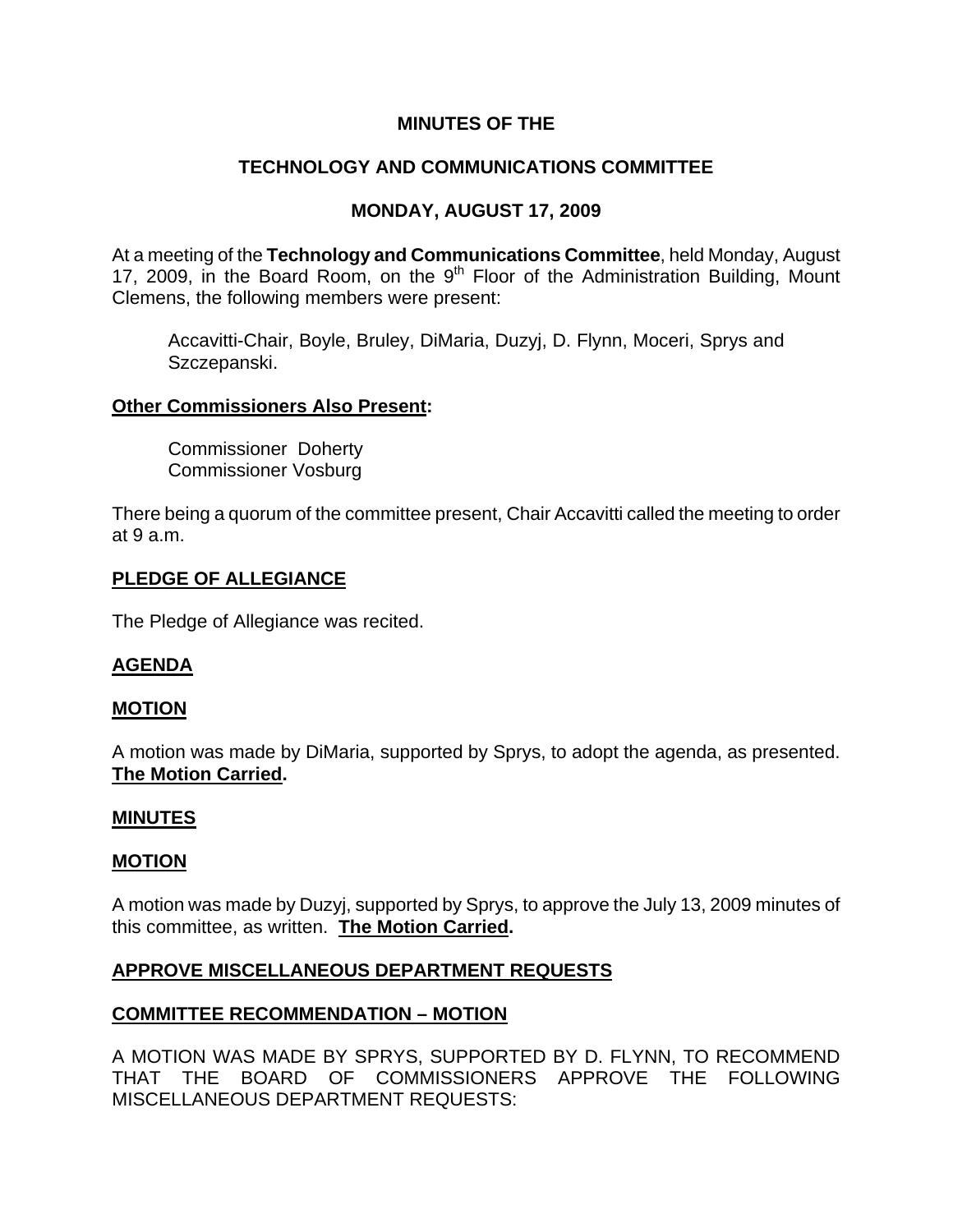10 FLAT PANEL LCD MONITORS FOR THE PUBLIC HEALTH DEPARTMENT WIC PROGRAM AT A COST NOT TO EXCEED \$1,421.50; FUNDING IS AVAILABLE IN THE PUBLIC HEALTH – WIC PROGRAM GRANT FUND;

EIGHT COMPUTER AIDED DISPATCH WORKSTATIONS FOR THE SHERIFF'S OFFICE AT A COST NOT TO EXCEED \$7,782.40; FUNDING IS AVAILABLE FROM THE SHERIFF'S E911 UPGRADE CAPITAL PROJECT FUND; AND

35 MOTOROLA MW810 MOBILE DATA COMPUTERS FOR THE SHERIFF'S OFFICE AT A COST NOT TO EXCEED \$181,825, AND INSTALLATION OF THIS EQUIPMENT AT A COST NOT TO EXCEED \$14,612.50; FUNDING IS PROVIDED FROM THE DEPARTMENT OF JUSTICE BYRNE JAG GRANT.

### **THE MOTION CARRIED.**

### **RECEIVE AND FILE INFORMATION ON BROADBAND STIMULUS ACTIVITY**

#### **MOTION**

A motion was made by Duzyj, supported by DiMaria, to receive and file the information on Broadband Stimulus activity.

Ms. Cyntia Zerkowski gave an extensive update on the Broadband Stimulus project.

The following commissioners spoke: Sprys and Szczepanski.

Chair Accavitti called for a vote on the motion and **The Motion Carried.** 

### **RECEIVE AND FILE WIRELESS DEVICE PURCHASES**

#### **MOTION**

A motion was made by Szczepanski, supported by Duzyj, to receive and file the wireless device purchases.

The following commissioners spoke: Duzyj and Boyle.

Chair Accavitti called for a vote on the motion and **The Motion Carried with Boyle voting "No."**